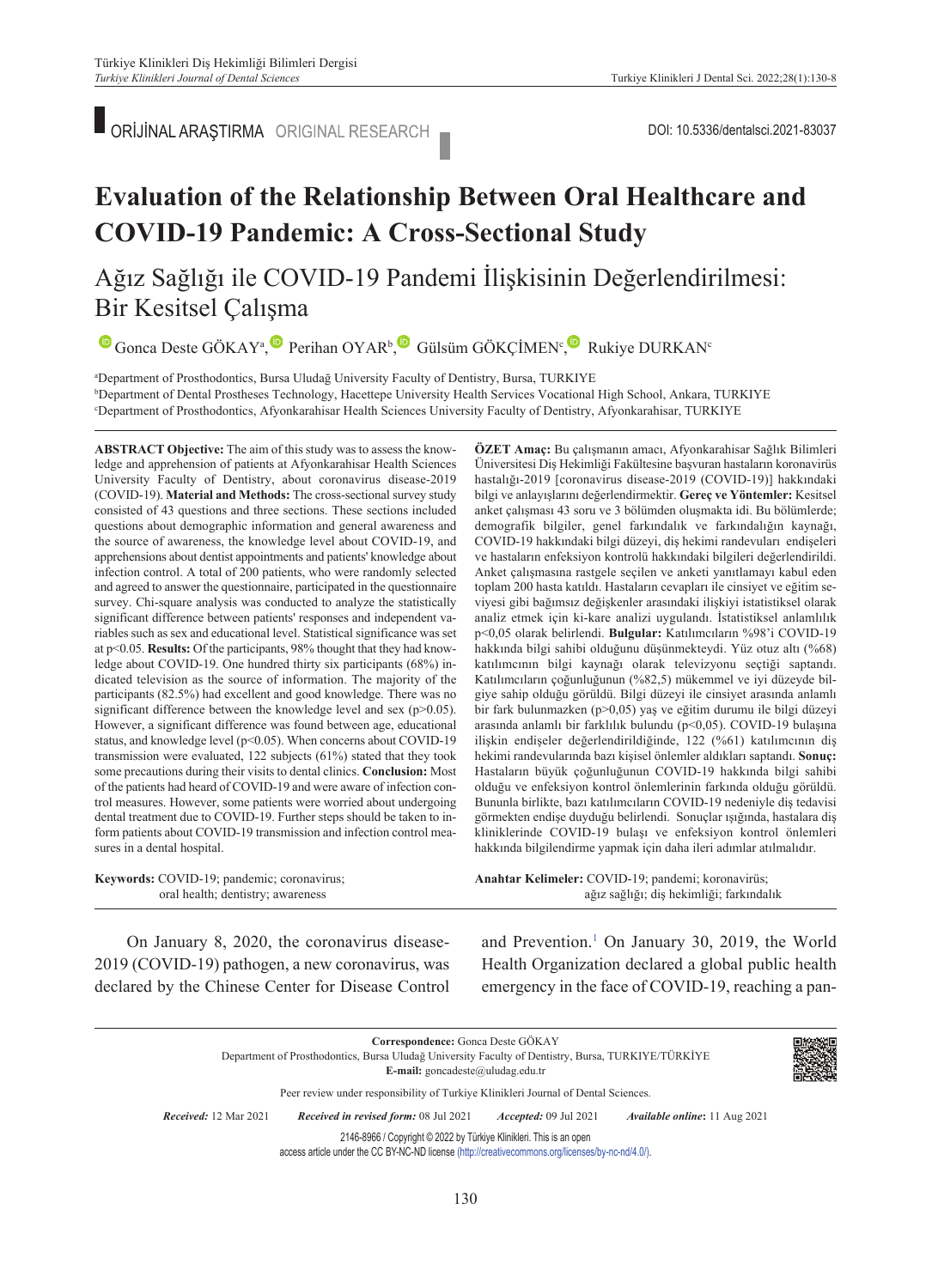demic state quickly. This disease characterized by flu-like symptoms was originally observed among people in Hubei, Wuhan, a Chinese province[.1,2](#page-8-0) The organism responsible for this outbreak is the severe acute respiratory syndrome-coronavirus-2 (SARS- $CoV-2$ ) belonging to the Coronaviridae family.<sup>3</sup>

The current observations demonstrate that people of all ages are susceptible to this new infectious disease. However, individuals in close contact with symptomatic and asymptomatic COVID-19 patients, including healthcare workers and other patients at the hospital, are at a higher risk for SARS-CoV-2 infection. In an analysis of 138 patients hospitalized with the diagnosis of COVID-19 in Wuhan in the early phase of the outbreak, 57 patients (41%), including 40 healthcare workers (29%) and 17 patients hospitalized due to other reasons (12%), were infected in the hospital[.4](#page-8-0) As of February 14, 2020, a total of 1,716 healthcare workers in China have been infected with SARS-CoV-2, and 3.8% of these patients have been affected at the national level, and 6 patients in this group have died.<sup>5</sup> Dentistry has been reported as one of the occupational groups with a high transmission risk, including 9 COVID-19 cases among 169 dentists[.5](#page-8-0)

Meng et al. reported more than 700 cases of emergency dental treatment such as pulpectomy and tooth extraction at Wuhan University in Wuhan, where the first transmission was observed when the pandemic broke out and quarantines began.<sup>5</sup> Apart from invasive procedures, 1,600 teledentistry applications were carried out. However, no information was provided about the dental treatment of COVID-19 patients. There have been previous studies suggesting that COVID-19 could be transmitted airborne through aerosols formed during medical procedures or indirectly through saliva[.6,7](#page-8-0) A case of COVID-19 infection was reported early in Germany with transmission through contact with an asymptomatic patient.<sup>8</sup>

In dental treatment, there is a large amount of aerosols and splashes containing saliva, blood, or secretions that typically pose a high risk for virus transmission[.9](#page-8-0) In dental clinics where dentists and equipment are in close contact with patients, the possibility of infection from micro-droplets of an infected patient and cross-infection risk are high. While the transmission of COVID-19 by inhalation represents a significant risk due to the scattering of saliva, blood, and secretions during the treatment stages with rotary instruments and handpieces under irrigation in dental practice, it is also possible that these aerosols spread to the environment, dental instruments, and surfaces.<sup>3,5</sup> In terms of direct contact transmission, the oral mucosal cavity is considered a potentially highrisk route for SARS-CoV-2 infection, and contaminated hands can help spread the virus to patients.<sup>10</sup> A case of COVID-19 infection was reported early in Germany with transmission through contact with an asymptomatic patient.<sup>10</sup>

Therefore, dentists, like specialists in many health departments, must take strict precautions. These precautions are patient screening, performing emergency treatments only, restricting aerosol formation as much as possible, wearing personal protective equipment, and applying environmental disinfection. However, since some carriers do not show any symptoms, it has become difficult to control COVID-19 in dental clinics.<sup>11</sup>

Many patients have been informed about COVID-19 through hospital propaganda and training. During the COVID-19 pandemic, people were exposed to too much information, which could lead to confusion. For example, announcements about the risk of contamination during dental appointments were made by many dental associations and administrative regions. It is important to know if there is any misunderstanding among people on this issue. At this point, dentists can play an important role in improving hospital/clinical measures and patient education.

While dentists are among healthcare professionals with the highest risk of transmission, dental patients' level of knowledge and concerns about the COVID-19 pandemic have not been assessed yet.<sup>12</sup> Studies have been previously conducted on the knowledge and attitudes of dental patients about other infections that are spread similarly to severe acute respiratory syndrome and Middle East respiratory syndrome through aerosols and droplets.<sup>13,14</sup> These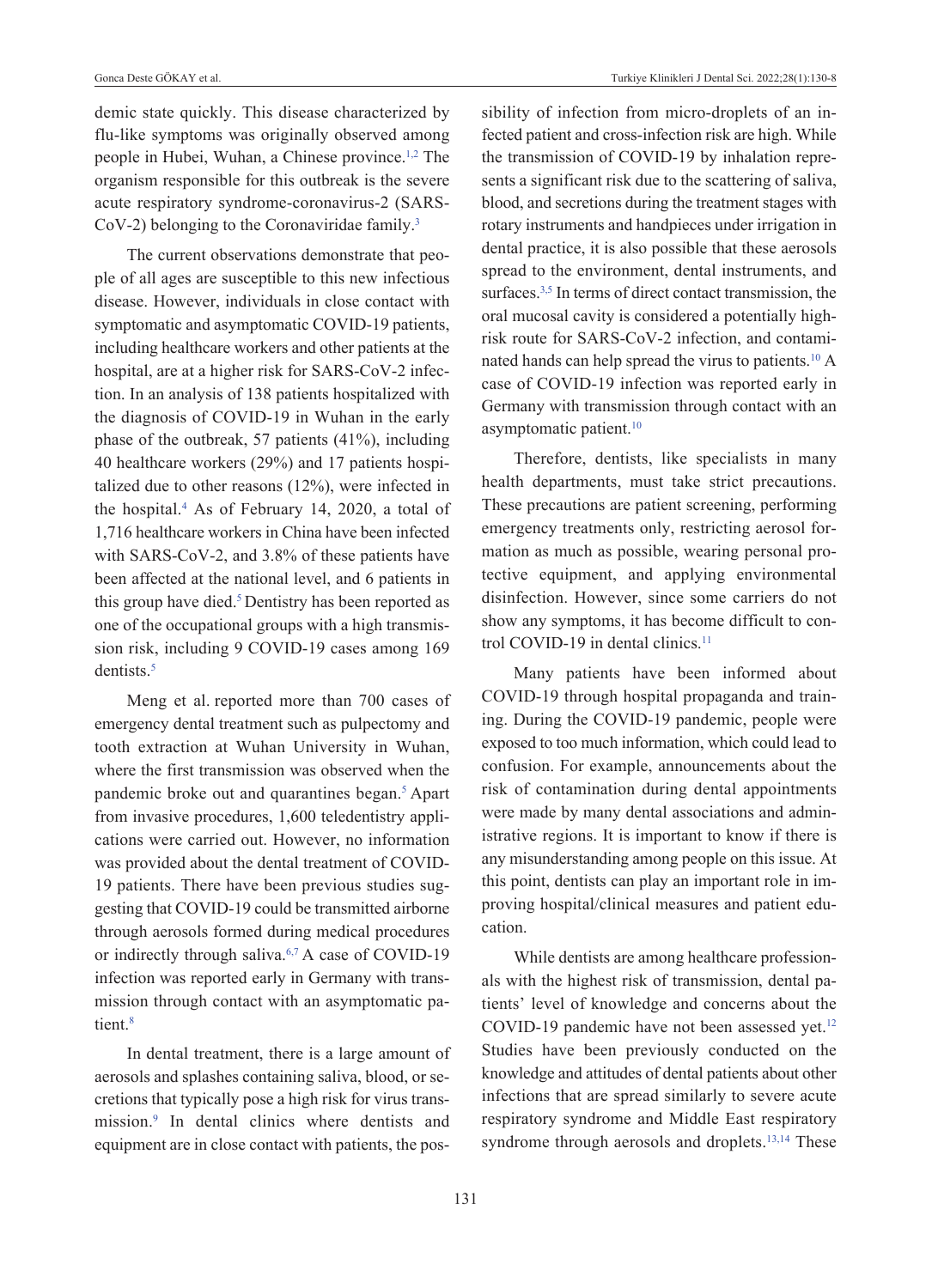studies have revealed that patients are aware of how these infections spread and have significant concerns about receiving dental treatment due to their fear of becoming infected with the pathogen involved. Since there has been very little information in the literature about the knowledge and apprehension of dental patients about COVID-19 during the pandemic period, it has been useful to investigate this issue.

The purpose of this survey study is to analyze the knowledge of patients who applied to Afyonkarahisar University of Health Sciences Faculty of Dentistry about COVID-19 and their concerns about dental appointments.

### **MATERIAL AND METHODS**

The cross-sectional study design stage, validation and pilot study were performed before implementing the questionnaire. A pilot study was conducted to test the validity and reliability of the questionnaire on 40 patients who applied to Afyonkarahisar Health Sciences University Faculty of Dentistry. The questionnaire reliability was confirmed with a statistical value of 0.90 (Cronbach's alpha). This study was approved by the Clinical Research Ethics Committee of Afyonkarahisar University of Health Sciences (No: 2020/258). This study was conducted under the principles of 2008 Helsinki Declaration.

The questionnaire consisted of 43 questions and three sections that we prepared for dentistry patients with modifications and additions to the questions created by Kharma et al. and applied to dentistry students[.1](#page-8-0)5 [T](#page-8-0)he first section consisted of three questions about sex, age, and educational level, from which sociodemographic information was collected, and 2 questions showing the general awareness and the source of awareness. In the second section, there were 25 questions evaluating the patients' level of knowledge (definition, symptoms, the assessment of awareness of the source, infection, infection control, incubation period, mode of transmission, the risk of death). Possible responses to the questions about the disease were classified as "yes", "no" and "I don't know". While 1 point was given to a correct answer, 0 (zero) points were given to both wrong answers and "I don't know" answers. The higher the score of a person was, the higher his/her knowledge of the disease was accepted to be. The test results were interpreted as follows: 20-25 points were evaluated as excellent knowledge, 15-19 points as good knowledge, 10-14 points as medium knowledge, 5-9 points as mediocre knowledge, and 0-4 points were evaluated as insufficient knowledge. In the third section, 13 questions (12 closed-ended and one open-ended question) were used to evaluate patients' concerns about dental appointments and their knowledge about infection control in one question. The "yes" or "no" option was given to answer these questions. The patients were divided into four groups according to age:  $\leq$ 25, 25-50, 50-65, and  $\geq$ 65 as in the questionnaire of Kharma et al. According to the education level, the patients were categorized as illiterate, those with primary school, secondary school, graduate, and postgraduate education[.15](#page-8-0)

G\*power program was used to determine the number of participants to be included in the study.  $α$ (Type I error level) was accepted as 0.05, and the power was determined to be 80%, and accordingly, the total number of participants was n=200. Among the patients who applied to Afyonkarahisar Health Sciences University Faculty of Dentistry, between June 15 and September 1, 2020, 200 patients who were randomly selected and agreed to answer the questionnaire were enrolled in the study. Informed consent was obtained from the patients before applying the questionnaire. A statement with details on the purpose of the study, informing the participants that their participation was optional and offering the right to withdraw at any stage of the study, was added to all questionnaires.

#### STATISTICAL ANALYSIS

The results were analyzed statistically using SPSS 21.0 (SPSS, Chicago, IL, USA) statistical software. Chi-square analysis was conducted to analyze the statistically significant difference between patients' responses and independent variables such as sex and educational level. Statistical significance was set at the p<0.05. Since the knowledge level scores have not normally distributed, nonparametric tests were performed. The Mann-Whitney U test was used for pairwise comparisons.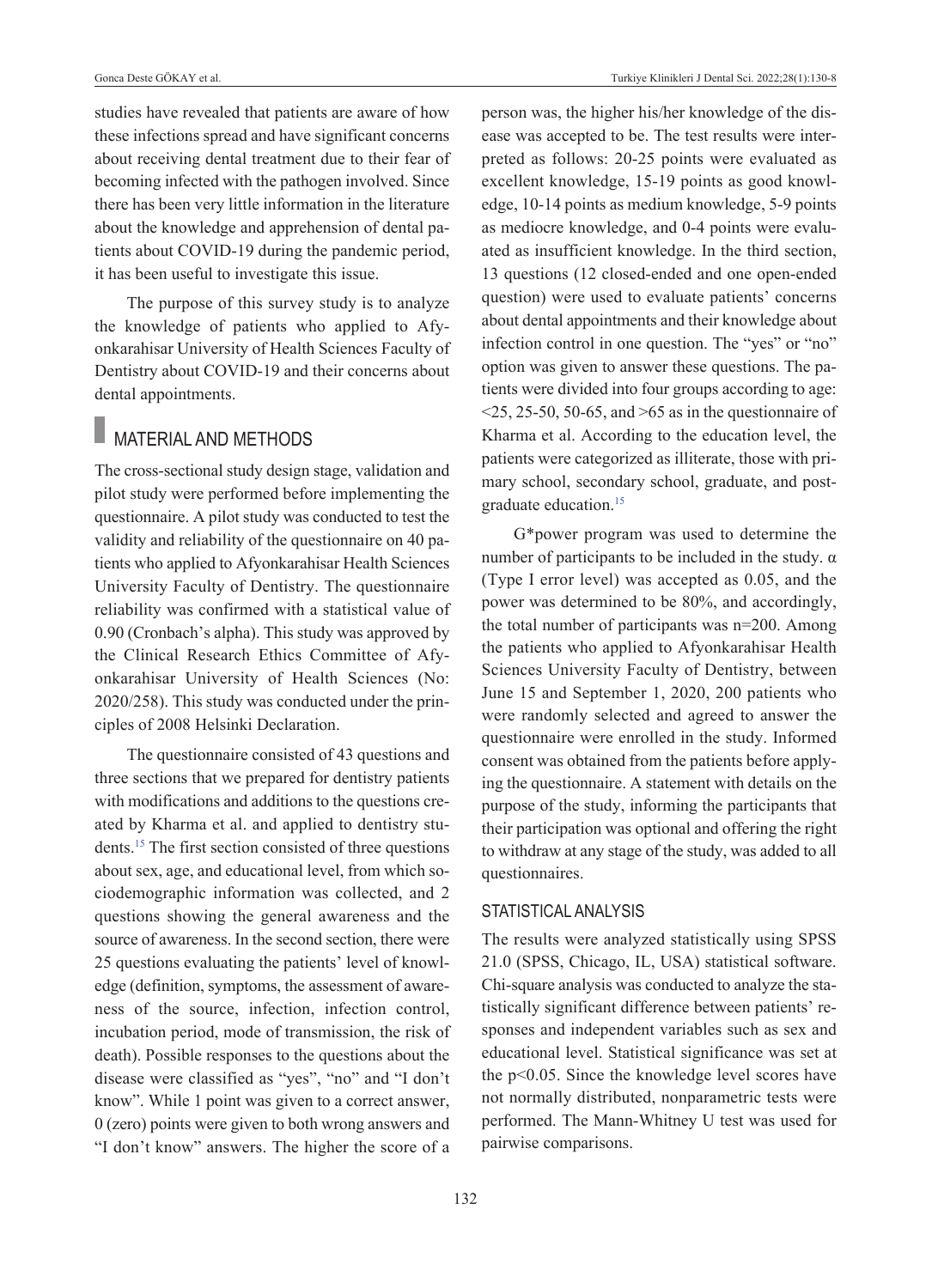#### П RESULTS

A total of 200 participants, almost evenly distributed in terms of sex, participated in the study (47.5% consisted of males and 52.5% consisted of females). More than half of the participants (58%) were in the 25-50 age group. The patients' sociodemographic characteristics collected in the first section of the questionnaire are presented in [Table 1.](#page-3-0)

According to the data collected from the first section of the questionnaire, the participants' information sources are summarized in [Table 2.](#page-8-0) When the relationship between the source of information and sociodemographic characteristics was evaluated, a significant difference was observed between social media and age groups, social media and education level (p<0.05). However, no statistical difference was found for other sources ( $p$ >0.05). Eight (4%) partic-

<span id="page-3-0"></span>

| TABLE 1: Socio-demographic characteristics of the<br>participants. |                       |                  |  |
|--------------------------------------------------------------------|-----------------------|------------------|--|
| <b>Factors</b>                                                     | Number of respondents | % of respondents |  |
| <b>Sex</b>                                                         |                       |                  |  |
| Female                                                             | 105                   | 52.5             |  |
| Male                                                               | 95                    | 47.5             |  |
| Age group (years)                                                  |                       |                  |  |
| 18-25                                                              | 35                    | 17.5             |  |
| 26-50                                                              | 116                   | 58               |  |
| 51-65                                                              | 35                    | 17.5             |  |
| >65                                                                | 14                    | 7                |  |
| Education                                                          |                       |                  |  |
| Illiterate                                                         | 5                     | 2.5              |  |
| Primary                                                            | 47                    | 23.5             |  |
| Secondary                                                          | 63                    | 31.5             |  |
| Graduate                                                           | 64                    | 32               |  |
| Postgraduate                                                       | 21                    | 10.5             |  |
| Total                                                              | 200                   | 100.0            |  |

ipants reported that they had no information about COVID-19.

|           | TABLE 2: Distribution of information sources by sociodemographic characteristics of the participants |                   |                | (participants could select more than one option). |                    |                |                |
|-----------|------------------------------------------------------------------------------------------------------|-------------------|----------------|---------------------------------------------------|--------------------|----------------|----------------|
|           |                                                                                                      | <b>Television</b> | Newspaper      | Social media                                      | Ministry of tealth | Society        | <b>Others</b>  |
| Sex       | Female n (%)                                                                                         | 67 (63.8%)        | 16             | 38 (36.2%)                                        | 66 (62.9%)         | 19             | $\mathbf{1}$   |
|           |                                                                                                      |                   | $(15.2\%)$     |                                                   |                    | $(18.1\%)$     | $(1\%)$        |
|           | Male $n$ $%$                                                                                         | 69 (72.6%)        | 23 (24.2%)     | 34                                                | 43                 | 15             | $\mathbf{0}$   |
|           |                                                                                                      |                   |                | $(35.8\%)$                                        | $(45.3\%)$         | $(15.8\%)$     |                |
|           | p value                                                                                              | 0.182             | 0.110          | 0.953                                             | 0.013              | 0.665          | 0.340          |
| Age group | 18-25                                                                                                | 24                | 4              | 18                                                | 19                 | 3              | 0              |
|           | $n$ (%)                                                                                              | $(68.6\%)$        | $(11.4\%)$     | $(51.4\%)$                                        | $(54.3\%)$         | $(8.6\%)$      |                |
|           | 25-50                                                                                                | 74                | 26             | 47                                                | 71                 | 25             | 0              |
|           | $n$ (%)                                                                                              | $(63.8\%)$        | $(22.4\%)$     | $(40.5\%)$                                        | $(61.2\%)$         | $(21.6\%)$     |                |
|           | 50-65                                                                                                | 27                | $\overline{7}$ | $5(14.3\%)$                                       | 13                 | $4(11.4\%)$    | $1(2.9\%)$     |
|           | $n$ (%)                                                                                              | $(77.1\%)$        | (20%)          |                                                   | $(37.1\%)$         |                |                |
|           | $>65$                                                                                                | 11                | $\overline{2}$ | $\overline{2}$                                    | 6                  | $\overline{2}$ |                |
|           | $n$ (%)                                                                                              | $(78.6\%)$        | $(14.3\%)$     | $(14.3\%)$                                        | $(42.9\%)$         | $(14.3\%)$     |                |
|           | p value                                                                                              | 0.390             | 0.507          | $0.002*$                                          | 0.068              | 0.230          | 0.192          |
| Education | <b>Illiterate</b>                                                                                    | 3                 | $\mathbf{1}$   | $\mathbf{0}$                                      | $\overline{2}$     | $\mathbf{0}$   | 0              |
|           | $n$ (%)                                                                                              | (60%)             | (20%)          |                                                   | (40%)              |                |                |
|           | Primary                                                                                              | 34                | 5              | 5                                                 | 19                 | $\overline{7}$ | $\mathbf{0}$   |
|           | $n$ (%)                                                                                              | (72.3%)           | $(10.6\%)$     | $(10.6\%)$                                        | $(40.4\%)$         | $(14.9\%)$     |                |
|           | Secondary                                                                                            | 43                | 13             | 24                                                | 30                 | 13             | $\mathbf{0}$   |
|           | $n$ (%)                                                                                              | $(68.3\%)$        | $(20.6\%)$     | $(38.1\%)$                                        | $(47.6\%)$         | $(20.6\%)$     |                |
|           | Graduate                                                                                             | 43                | 14             | 34                                                | 41                 | 11             | $\mathbf{1}$   |
|           | $n$ (%)                                                                                              | (67.2%)           | $(21.9\%)$     | $(53.1\%)$                                        | $(64.1\%)$         | $(17.2\%)$     | $(1.6\%)$      |
|           | Postgraduate                                                                                         | 13                | $6\phantom{1}$ | 9                                                 | 17                 | 3              |                |
|           | $n$ (%)                                                                                              | $(61.9\%)$        | $(28.6\%)$     | $(42.9\%)$                                        | $(81.0\%)$         | $(14.3\%)$     | $\overline{0}$ |
|           | p value                                                                                              | 0.920             | 0.443          | $< 0.001*$                                        | 0.008              | 0.759          | 0.711          |

\*Statistically significant (p<0.05).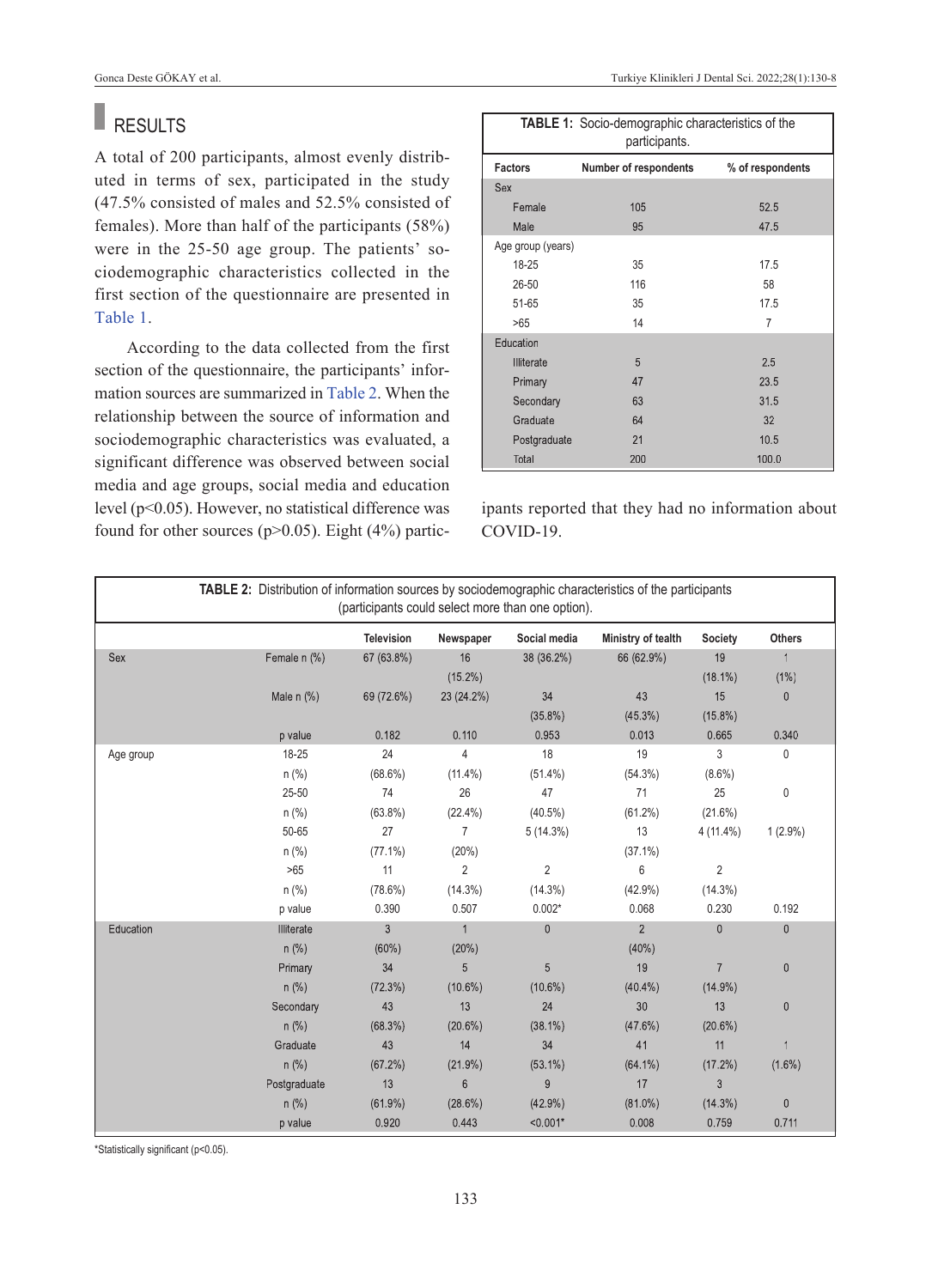According to the results obtained in the second section of the questionnaire, when the participants' knowledge level about coronavirus disease was evaluated, it was observed that most of the respondents (87 individuals, 43.5%) had excellent knowledge, and a significant part (78 individuals, 39%) had good knowledge. They were followed by the participants with the medium level of knowledge with 12.5%, mediocre level of knowledge with 4%, and insufficient level of knowledge with 1%.

There was no significant difference in the amount of knowledge between female and male individuals (p>0.05). However, a significant difference was found between age, educational level, and the level of knowledge (p<0.05) [\(Table 3\)](#page-4-0).

In the third section of the questionnaire evaluating concerns about COVID-19 transmission during dentist appointments, when the participants were asked if they took any additional precautions during their visits to dental clinics, 122 individuals (61%) stated that they took some precautions. No significant difference was observed in the answers according to age, educational level, and sex (p>0.05).

### **DISCUSSION**

Cross-sectional studies have been conducted with dentistry students and dentists on previous infectious diseases and epidemics and the recent COVID-19 pandemic[.15-17](#page-8-0) Dentists and dentistry students are better prepared for the fight against the pandemic due to their high medical knowledge and easy access to upto-date information. Therefore, questionnaires have started to focus on patients.<sup>18</sup> This study also examined different levels of knowledge about COVID-19 (etiology, symptoms, and protection) among patients who applied to Afyonkarahisar Health Sciences University Faculty of Dentistry, and showed that the awareness of COVID-19 was excellent/good/ medium/mediocre/insufficient. These results are important since the questionnaire covered different population types, the respondents participated in the study voluntarily, and the results were highly reliable.

The vast majority (86.5%) of the participants thought that COVID-19 was a viral infection. Most of the respondents were aware that the disease was con-

<span id="page-4-0"></span>

| <b>TABLE 3:</b> Distribution of the participants' knowledge levels by<br>socio-demographic characteristics. |             |           |            |
|-------------------------------------------------------------------------------------------------------------|-------------|-----------|------------|
|                                                                                                             | <b>Main</b> | <b>SD</b> | p value    |
| Sex                                                                                                         |             |           |            |
| Female                                                                                                      | 17.73       | 4.766     | 0.486      |
| Male                                                                                                        | 18.47       | 3.695     |            |
| Age group (years)                                                                                           |             |           |            |
| 18-25                                                                                                       | 17.54       | 3.883     | $0.001*$   |
| 26-50                                                                                                       | 18.99       | 4.049     |            |
| $51 - 65$                                                                                                   | 16.69       | 4.114     |            |
| >65                                                                                                         | 15.43       | 5.734     |            |
| Education                                                                                                   |             |           |            |
| <b>Illiterate</b>                                                                                           | 14.4        | 7.981     | $< 0.001*$ |
| Primary                                                                                                     | 16.04       | 4.734     |            |
| Secondary                                                                                                   | 17.27       | 3.734     |            |
| Graduate                                                                                                    | 19.53       | 3.455     |            |
| Postgraduate                                                                                                | 21.48       | 1.99      |            |

\*Statistically significant (p<0.05); SD: Standard deviation.

tagious (92%) and could lead to death (82%). The respondents were aware of the fact that the disease could be transmitted by airway (79%) or by contact with eyes, nose, and mouth (93.5%) after touching infected surfaces. Of the participants, 91% were informed that it could be transmitted from an infected person to a healthy person.

Concerning symptoms, the vast majority (83.5%) of the respondents agreed that a person with COVID-19 infection could develop upper respiratory symptoms. When the lower respiratory tract symptoms were questioned, this rate decreased to 62%. While 91.5% of the participants were aware of the symptoms of fever and muscle pain, 54% knew that digestive and excretory system symptoms could develop. The vast majority of the participants (59.5%) did not have any knowledge about central nervous system symptoms.

Most of the participants (79%) thought that preventive measures were needed and stated that they were aware of hand washing and the use of alcoholic hand disinfectants (87%), the use of masks in social areas (95.5%), and social distancing (95%). While 68% of the participants knew that there had not been a vaccine developed yet, 75.5% were aware that good general health would affect the course of the disease and smoking (84.5%) affected the course. The world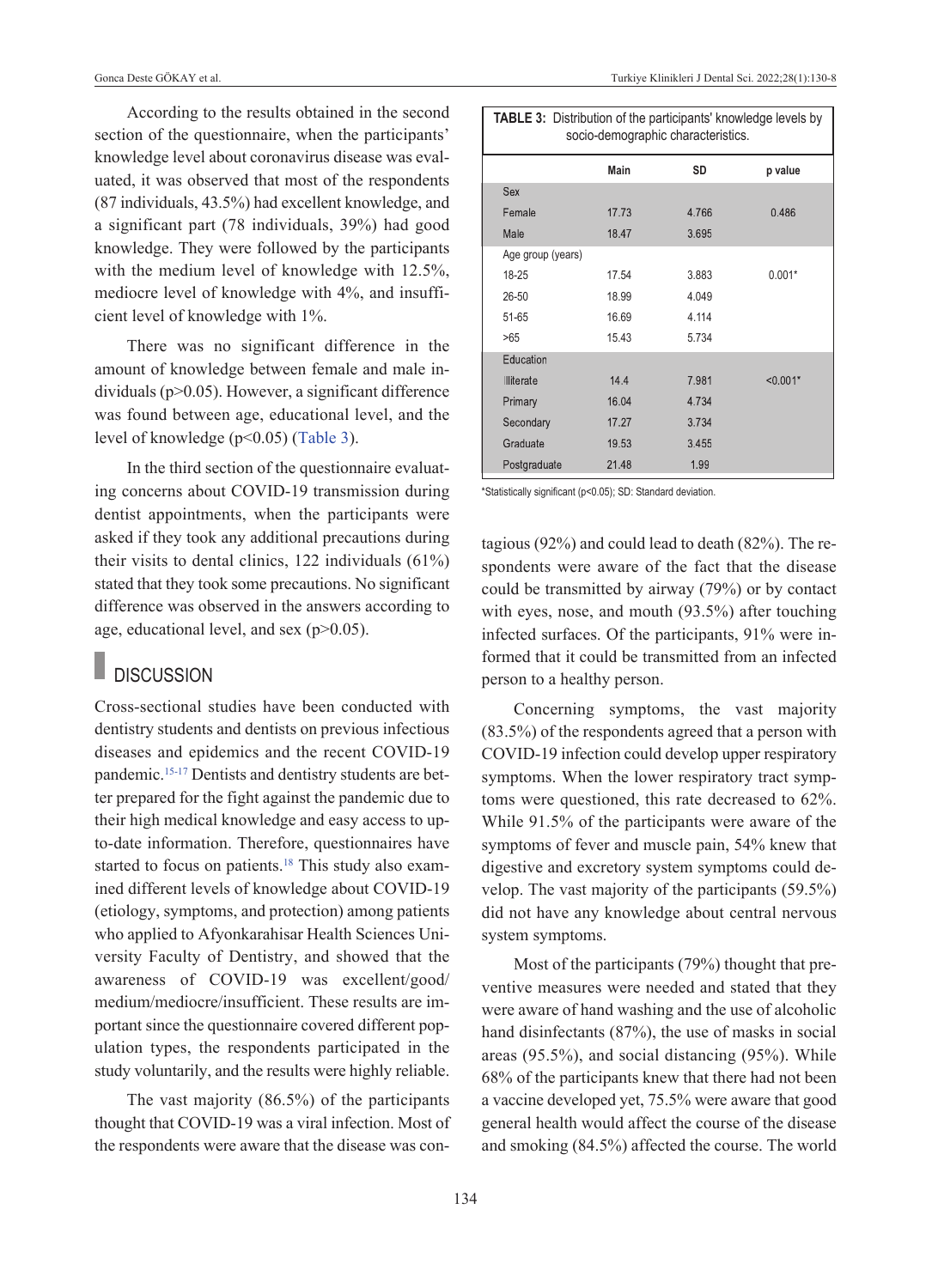will have to deal with the COVID-19 pandemic without an effective treatment or vaccine available yet. New developments will be tested, improved, and adapted[.19](#page-8-0)

When the participants were asked an open-ended question about whether they took an additional precaution during their visit to dental clinics, the participants who answered positively were asked to indicate what kind of precaution they took [\(Appendix](#page-5-0)  [1\)](#page-5-0). Seventy-eight (39%) answers to this question, to which the participants could give more than one answer, were using masks, 52 (26%) answers were having a disinfectant-cologne, 16 (8%) were using a face shield, and 19 (9.5%) answers were paying attention to the social distance in waiting rooms.

The following precautions are recommended: the screening of patients who apply to the dentist with signs and symptoms of infection and the measurement of fever before performing any procedure, making use of mouthwashes containing 1% hydrogen peroxide or 0.2% povidone to reduce the microbial load of saliva with a potential risk of carrying SARS-CoV-2 before a procedure, the use of 0.2% chlorhexidine gluconate mouthwash before the procedure and reducing the microflora in aerosols when applying treatment with ultrasonic devices.<sup>3,20</sup> When the patients were asked about the use of oral antiseptics in routine oral care, 80 (40%) stated that they used them. When they were asked whether it was necessary to rinse the mouth with an oral antiseptic before undergoing an examination in dental clinics, 169 (84.5%) patients answered "yes".

During the pandemic, healthcare workers are recommended to protect the oral, nasal, and eye mucosa by strictly applying personal protective methods using N95 masks, gloves, goggles, visors, and protective gowns[.3,5,21](#page-8-0) In a survey conducted during the SARS epidemic, approximately 68% of the participants stated that they were not afraid of the risk of contact with the SARS virus and dental treatments in dental clinics[.13](#page-8-0) Likewise, in the questionnaire survey conducted by Sun et al. during the COVID-19 outbreak, 81.08% of the parents of pediatric patients were confident that their children would go to dental clinics and be treated after being informed about preventive measures.<sup>22</sup> It can be said that patients' con-

#### <span id="page-5-0"></span>**APPENDIX 1:** Questionnaire design.

| A. Socio-demographic |                                                              |                 |                                                                           |                                                                                           |
|----------------------|--------------------------------------------------------------|-----------------|---------------------------------------------------------------------------|-------------------------------------------------------------------------------------------|
| 1. Sex:              | Female                                                       |                 | Male                                                                      |                                                                                           |
| 2. Age:              | < 25                                                         | $25 - 50$       | $50 - 65$                                                                 | >65                                                                                       |
| 3. Education:        | Illiterate                                                   |                 | Primary                                                                   |                                                                                           |
|                      | Secondary Graduate                                           |                 | Postgraduate                                                              |                                                                                           |
|                      | 4. Do you have any information about COVID-19?               |                 |                                                                           |                                                                                           |
|                      | Yes                                                          | No              |                                                                           |                                                                                           |
|                      | 5. Where did you get this information?                       |                 |                                                                           |                                                                                           |
|                      | Television<br>Newspaper                                      |                 | Social media                                                              | I have no idea                                                                            |
|                      | Ministry of Health                                           |                 | Community                                                                 | Other:                                                                                    |
| B. Knowledge level   |                                                              |                 |                                                                           |                                                                                           |
|                      | 1. Do you think COVID-19 is caused by a virus?               |                 |                                                                           |                                                                                           |
|                      | Yes                                                          | No I don't know |                                                                           |                                                                                           |
|                      | 2. COVID-19 is an infectious and death-causing disease?      |                 |                                                                           |                                                                                           |
|                      | Yes                                                          | No I don't know |                                                                           |                                                                                           |
|                      |                                                              |                 | 3. Do you have information about the incubation period of the disease?    |                                                                                           |
|                      |                                                              |                 |                                                                           |                                                                                           |
|                      | $1-14$ days                                                  |                 |                                                                           |                                                                                           |
|                      | Three weeks                                                  |                 |                                                                           |                                                                                           |
|                      | 1-2 months                                                   |                 |                                                                           |                                                                                           |
|                      | I do not know                                                |                 |                                                                           |                                                                                           |
|                      | 4. Can the disease be transmitted by air?                    |                 |                                                                           |                                                                                           |
|                      | Yes                                                          | No I don't know |                                                                           |                                                                                           |
|                      |                                                              |                 |                                                                           | 5. Can the disease be transmitted by contact with the mouth, face and eye area after      |
|                      | touching surfaces that are infected with the virus?          |                 |                                                                           |                                                                                           |
|                      | Yes                                                          | No I don't know |                                                                           |                                                                                           |
|                      | 6. Can the disease be transmitted by pets?                   |                 |                                                                           |                                                                                           |
|                      | Yes                                                          | No I don't know |                                                                           |                                                                                           |
|                      |                                                              |                 | 7. Can the disease be transmitted to healthy people by infected people?   |                                                                                           |
|                      | Yes                                                          | No I don't know |                                                                           |                                                                                           |
|                      |                                                              |                 | 9. Does the disease have upper respiratory tract symptoms?                |                                                                                           |
| Yes No I don't know  |                                                              |                 |                                                                           |                                                                                           |
|                      |                                                              |                 | 10. Does the disease have lower respiratory tract symptoms?               |                                                                                           |
|                      | Yes                                                          | No I don't know |                                                                           |                                                                                           |
|                      |                                                              |                 |                                                                           | 11. Does the disease have symptoms such as high fever and muscle pain?                    |
|                      | Yes                                                          | No I don't know |                                                                           |                                                                                           |
|                      |                                                              |                 | 12. Does the disease have digestive and excretory system symptoms?        |                                                                                           |
|                      | Yes                                                          | No I don't know |                                                                           |                                                                                           |
|                      |                                                              |                 | 13. Does the disease have central nervous system symptoms?                |                                                                                           |
|                      | Yes                                                          | No I don't know |                                                                           |                                                                                           |
|                      |                                                              |                 |                                                                           | 14. Can washing hands with alcoholic hand sanitizer contribute to preventing the dis-     |
| ease?                |                                                              |                 |                                                                           |                                                                                           |
|                      | Yes                                                          | No I don't know |                                                                           |                                                                                           |
|                      |                                                              |                 | 15. Can using masks contribute to preventing the disease?                 |                                                                                           |
|                      | Yes                                                          | No I don't know |                                                                           |                                                                                           |
|                      |                                                              |                 | 16. Can a good general health status contribute to disease prevention?    |                                                                                           |
|                      | Yes                                                          | No I don't know |                                                                           |                                                                                           |
|                      |                                                              |                 | 17. Can maintaining social distance contribute to preventing the disease? |                                                                                           |
|                      | Yes                                                          | No I don't know |                                                                           |                                                                                           |
|                      | 18. Can vaccination prevent disease?                         |                 |                                                                           |                                                                                           |
|                      | Yes                                                          | No I don't know |                                                                           |                                                                                           |
|                      |                                                              |                 | 19. Do you think there is no need for any preventive measures?            |                                                                                           |
|                      | Yes                                                          | No I don't know |                                                                           |                                                                                           |
|                      |                                                              |                 | 20. Is supportive treatment at home a treatment measure for this disease? |                                                                                           |
|                      | Yes. No I don't know                                         |                 |                                                                           |                                                                                           |
|                      |                                                              |                 |                                                                           |                                                                                           |
|                      | 21. Is hospital treatment a measure for this disease?<br>Yes |                 |                                                                           |                                                                                           |
|                      |                                                              | No I don't know |                                                                           |                                                                                           |
|                      |                                                              |                 | 22. Is intensive care a measure of the treatment for this disease?        |                                                                                           |
|                      | Yes                                                          | No I don't know |                                                                           |                                                                                           |
|                      |                                                              |                 | 23. Is there a treatment for the disease with a specific drug?            |                                                                                           |
|                      | Yes                                                          | No I don't know |                                                                           |                                                                                           |
|                      |                                                              |                 |                                                                           | 24. Do you have any information about it as it is contagious and can have a lethal effect |
| (mortality rates)?   |                                                              |                 |                                                                           |                                                                                           |
|                      | Yes                                                          | No I don't know |                                                                           |                                                                                           |
|                      | 25. Does smoking affect the course of the disease?           |                 |                                                                           |                                                                                           |
|                      | Yes                                                          | No I don't know |                                                                           |                                                                                           |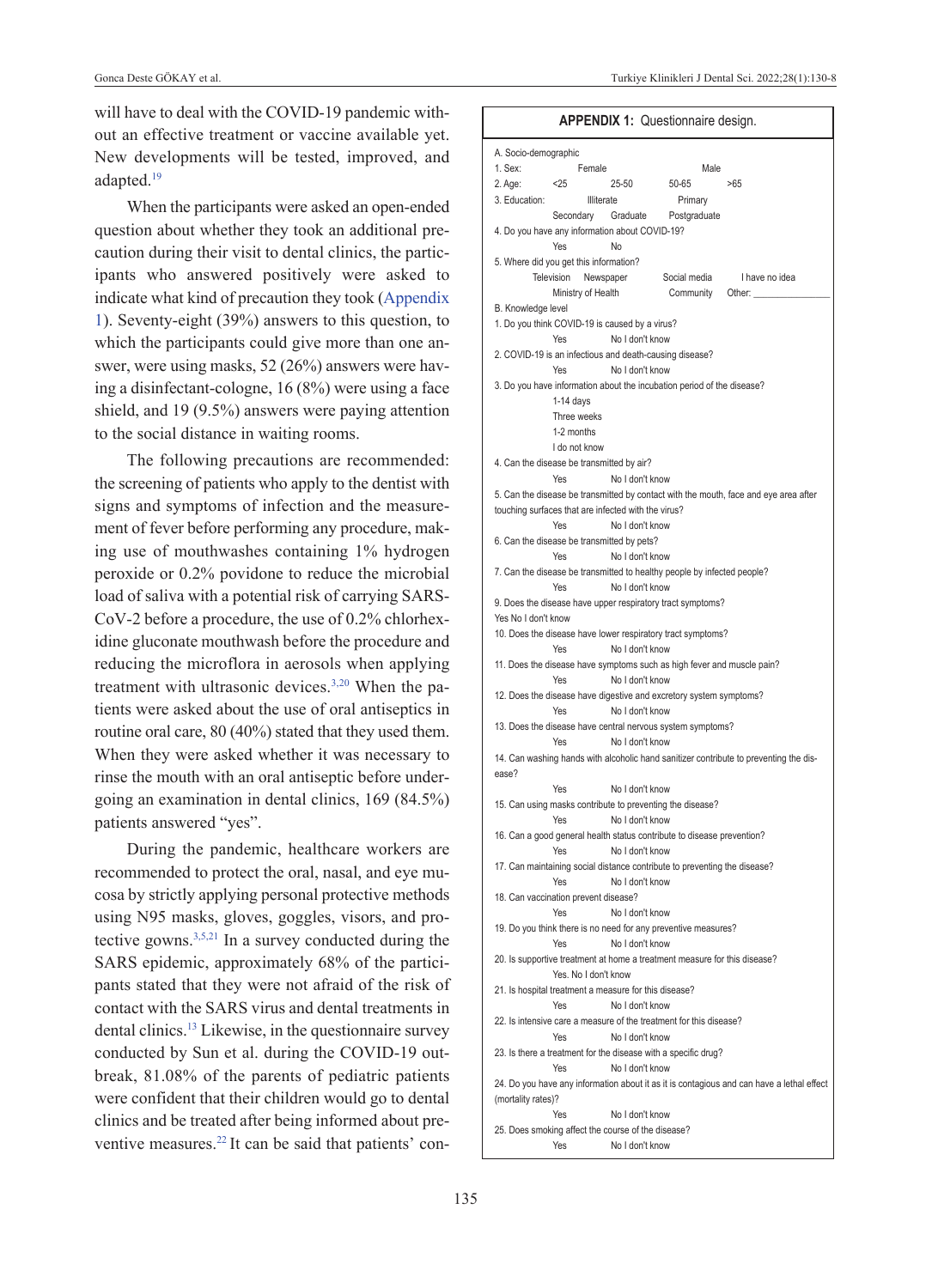|                         |     | APPENDIX 1: Questionnaire design (devami)                                                 |
|-------------------------|-----|-------------------------------------------------------------------------------------------|
|                         |     | C. Concern About Dentist Appointments                                                     |
|                         |     | 1. Do you think the coronavirus can be found in saliva?                                   |
|                         | Yes | No                                                                                        |
|                         |     | 2. Do you hesitate to be in dental clinics due to the risk of coronavirus transmission?   |
|                         | Yes | No                                                                                        |
|                         |     | 3. Do you think that being in dental clinics can increase the risk of contamination?      |
|                         | Yes | <b>No</b>                                                                                 |
| contamination?          |     | 4. Do you think that frequent appointments in dentistry clinics may increase the risk of  |
|                         | Yes | No                                                                                        |
|                         |     | 5. Do you think that the intervals of appointments between patients in dentistry clinics  |
| should be extended?     |     |                                                                                           |
|                         | Yes | No                                                                                        |
|                         |     | 6. Do you take any additional precautions while coming to dentistry clinics?              |
|                         | Yes | N <sub>o</sub>                                                                            |
| If yes, please specify: |     |                                                                                           |
|                         |     | 7. Do you use oral antiseptics in your routine oral and dental health care?               |
|                         | Yes | No                                                                                        |
|                         |     | 8. Do you think it is necessary to rinse the mouth with antiseptic before the examination |
| in dentists?            |     |                                                                                           |
|                         | Yes | <b>No</b>                                                                                 |
|                         |     | 9. Should dentists, dental assistants and nurses wear protective glasses, high-protection |
|                         |     | masks and bonnets in every procedure?                                                     |
|                         | Yes | No                                                                                        |
|                         |     | 10. Do you think patients should wear protective glasses during the procedure?            |
|                         | Yes | No                                                                                        |
|                         |     | 11. Should the dentist change the dental assistant and nurse mask in every patient?       |
|                         | Yes | <b>No</b>                                                                                 |
|                         |     | 12. Should the dentist change the dental assistant and nurse bonnet in every patient?     |
|                         | Yes | No                                                                                        |
| tient?                  |     | 13. Should dentist, dental assistant and nurse change protective glasses in every pa-     |
|                         | Yes | <b>No</b>                                                                                 |
|                         |     |                                                                                           |

fidence in dental appointments increased in line with the preventive measures in dental clinics. In the present study, when the patients were asked whether the dentist, dental assistant, and nurse should wear protective goggles, high-protection masks, and bonnets in every procedure, 194 patients (96%) answered "yes." When the patients were asked whether protective goggles should be worn during the procedure, this rate decreased to 70%. In the question about changing the protective equipment of the physician and clinical staff during each patient's visit, 173 patients (86.5%) answered that a high protection mask, 135 patients (67.5%) a bonnet, and 132 patients (66%) said that protective goggles should be changed during each patient's visit. Although the participants' knowledge of preventive measures was satisfactory, patients should be further encouraged to take preventive measures to avoid CoV infection.

Contamination with blood and saliva is inevitable due to the use of dental instruments and devices in dental treatment. According to the data obtained by Liu et al. salivary gland epithelial cells could potentially become infected with SARS-CoV-2, and saliva could become a major source of the virus. Furthermore, the risk of spreading the virus in dental clinics is very high due to prolonged close contact in dental treatment.<sup>23,24</sup> There is a potential risk of transmission in the dental office due to aerosols' generation during certain dental procedures.<sup>14</sup> A study investigating the knowledge and attitudes of parents of pediatric dental patients against the COVID-19 pandemic showed that 91.8% of parents believed their children could be infected with coronavirus during dental treatment[.20](#page-8-0) Most of the parents in the same study confirmed that this infection was transmitted by aerosols and droplets formed during dental treatment. In this study, 187 (93.6%) of 200 patients thought that the CoV could be present in saliva, while 160 (80%) of the patients stated that they avoided being in dental clinics during this period. At the same time, 168 (84%) patients thought that being in dental clinics and having short appointment intervals increased the risk of transmission, and 154 (77%) patients thought that appointment intervals should be increased. It can be said that the participants are aware of the potential risk in the dental clinics.

Recent studies have shown that patients in the incubation period are asymptomatic and ensure the disease transmission by carrying the virus.<sup>25</sup> More than 80% of the participants had sufficient knowledge about the correct incubation period of the disease. This information is important since it contributes to early healthcare service provision. Therefore, periodic educational interviews with experts to show the clinical picture and level of the disease will help control the disease.

The results of this questionnaire showed that there was a significant difference in knowledge levels about COVID-19 in terms of age and educational level. However, there was no significant difference in the participants' knowledge levels of COVID-19 regarding sex. The results of the studies conducted by Alqahtani and Aldawsari and Al-Abdullah et al. were similar, and the knowledge level of COVID-19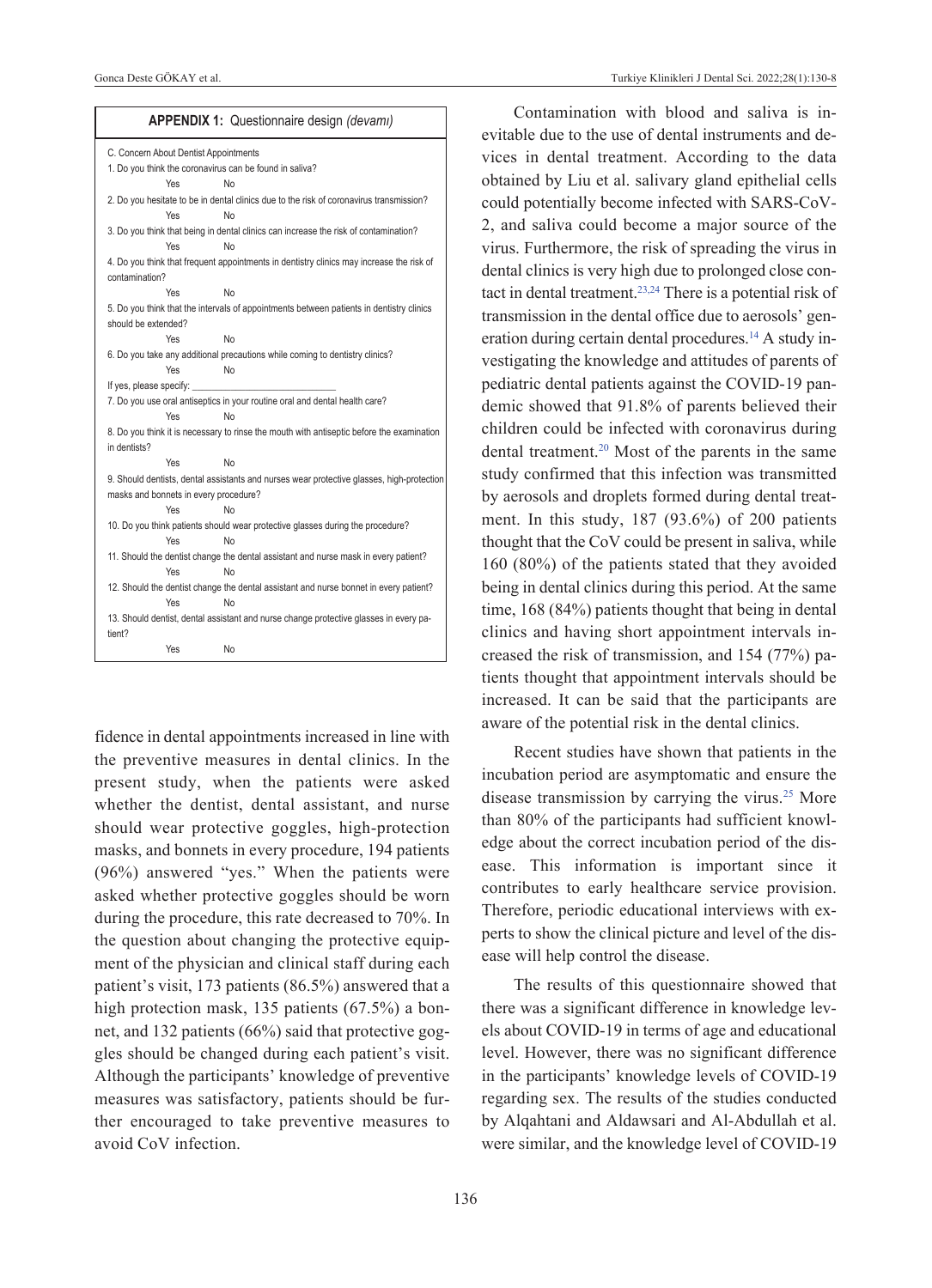was found to be significantly higher, especially among young people.<sup>26,27</sup> This result may be related with young people's having increased their levels of knowledge about COVID-19 through social media. In this study, social media was shown as a source of information at a significantly higher rate in the 18-25 age group compared to other age groups.

A previous study conducted in Hong Kong during the SARS epidemic stated that approximately 80% of the participants gained knowledge about the disease by listening to and watching the news[.13](#page-8-0) In this study, the results showed that television, followed by the Ministry of Health, was the source providing the most information about COVID-19. Since television is the most common source of information among the participants in the study, it can be recommended to determine the information quality of the broadcasts on television and to transfer up-to-date information to patients by specialist doctors/dentists. This result indicated the necessity of increasing the education of the public with newspapers and social media. Despite the high number of people with excellent knowledge of COVID-19 in our study, there is still a need for providing more education to patients who apply to a dental clinic and improving public education on infection control so that everyone can have an excellent level of knowledge.

Sufficient knowledge about the clinical picture of COVID-19 is important and necessary to save lives. The COVID-19 outbreaks in some cities and the increase in the number of people affected remind us that we need to obtain basic information on infection control, which is the main principle of protection from COVID-19. All relevant circles continue to make significant efforts to educate the general public about COVID-19 and protect them. These efforts must be pursued with full vigor. It is hoped that this study will provide useful information for designing programs to increase knowledge about COVID-19 among dental patients.

The main limitation of this study is that most of the questions were about the awareness and concerns of dental patients about COVID-19, and there were fewer questions about the clinical aspect of COVID-19.

# CONCLUSION

According to the results of this study, it can be concluded that most dental patients know about COVID-19. While 80% of the patients were worried about undergoing dental treatment due to COVID-19, most of them were aware of the infection control measures to be followed by dentists. COVID-19 is a new formation, and research is conducted to understand the pathology and transmission of the disease.

Younger and well-educated participants were found to have higher knowledge levels. People over the age of 50 and with a low level of education may need to be informed about the COVID-19 pandemic. Further steps should be taken to inform patients about COVID-19 transmission and infection control measures in a dental clinics.

#### *Source of Finance*

*During this study, no financial or spiritual support was received neither from any pharmaceutical company that has a direct connection with the research subject, nor from a company that provides or produces medical instruments and materials which may negatively affect the evaluation process of this study.* 

#### *Conflict of Interest*

*No conflicts of interest between the authors and / or family members of the scientific and medical committee members or members of the potential conflicts of interest, counseling, expertise, working conditions, share holding and similar situations in any firm.* 

#### *Authorship Contributions*

*Idea/Concept: Gonca Deste Gökay, Gülsüm Gökçimen, Rukiye Durkan; Design: Rukiye Durkan, Gonca Deste Gökay; Control/Supervision: Perihan Oyar; Data Collection and/or Processing: Gülsüm Gökçimen; Analysis and/or Interpretation: Gonca Deste Gökay, Perihan Oyar; Literature Review: Gülsüm Gökçimen; Writing the Article: Gonca Deste Gökay, Perihan Oyar; Critical Review: Rukiye Durkan, Perihan Oyar; References and Fundings: Gülsüm Gökçimen, Rukiye Durkan, Gonca Deste Gökay; Materials: Gülsüm Gökçimen.*